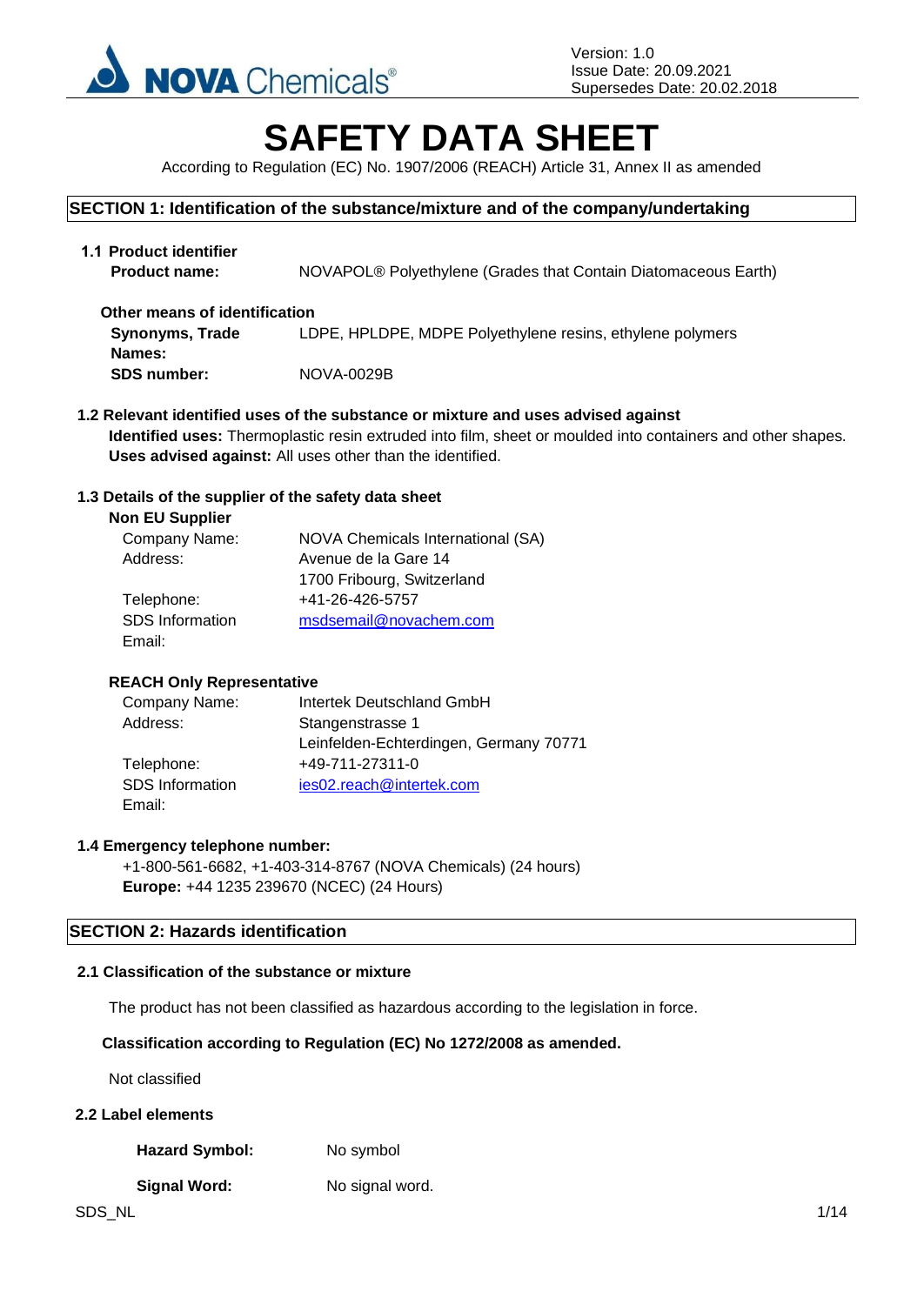

# Hazard Statement(s): not applicable

# **Precautionary Statements:**

| <b>Prevention:</b> | P210: Keep away from heat, hot surfaces, sparks, open flames and other<br>ignition sources. No smoking.<br>P240: Ground and bond container and receiving equipment.<br>P241: Use explosion-proof [electrical/ventilating/lighting] equipment.<br>P264: Wash hands thoroughly after handling.<br>P271: Use only outdoors or in a well-ventilated area.<br>P273: Avoid release to the environment.<br>P280: Wear protective gloves/protective clothing/eye protection/face<br>protection.<br>P284: [In case of inadequate ventilation] wear respiratory protection. |
|--------------------|-------------------------------------------------------------------------------------------------------------------------------------------------------------------------------------------------------------------------------------------------------------------------------------------------------------------------------------------------------------------------------------------------------------------------------------------------------------------------------------------------------------------------------------------------------------------|
| <b>Response:</b>   | P301+P330+P331: IF SWALLOWED: Rinse mouth. Do NOT induce<br>vomiting.<br>P313: Get medical advice/attention.<br>P302+P352: IF ON SKIN: Wash with plenty of water/soap.<br>P332+P313: If skin irritation occurs: Get medical advice/attention.<br>P304+P340: IF INHALED: Remove person to fresh air and keep<br>comfortable for breathing.<br>P305+P351+P338: IF IN EYES: Rinse cautiously with water for several<br>minutes. Remove contact lenses, if present and easy to do. Continue<br>rinsing.                                                               |
| Storage:           | P401: Store in accordance with local/regional/national regulations.<br>P410: Protect from sunlight.                                                                                                                                                                                                                                                                                                                                                                                                                                                               |
| Disposal:          | P501: Dispose of contents/container in accordance with<br>local/regional/national/international regulations.<br>P502: Refer to manufacturer or supplier for information on recovery or<br>recycling.                                                                                                                                                                                                                                                                                                                                                              |
| 2.3 Other hazards  | If small particles are generated during further processing, handling or by<br>other means, may form combustible dust concentrations in air. Spilled<br>product may create a dangerous slipping hazard. The cristobalite is<br>inextricably bound or coated in the resin.                                                                                                                                                                                                                                                                                          |
|                    | PBT assessment does not apply.                                                                                                                                                                                                                                                                                                                                                                                                                                                                                                                                    |
|                    | <b>Endocrine Disruption-Toxicity</b><br>The substance/mixture does not contain components considered to have<br>endocrine disrupting properties according to REACH Article 57(f) or<br>Commission Delegated regulation (EU) 2017/2100 or Commission<br>Regulation (EU) 2018/605 at levels of 0.1% or higher.                                                                                                                                                                                                                                                      |
|                    | <b>Endocrine Disruption-Ecotoxicity</b><br>The substance/mixture does not contain components considered to have<br>endocrine disrupting properties according to REACH Article 57(f) or<br>Commission Delegated regulation (EU) 2017/2100 or Commission<br>Regulation (EU) 2018/605 at levels of 0.1% or higher.                                                                                                                                                                                                                                                   |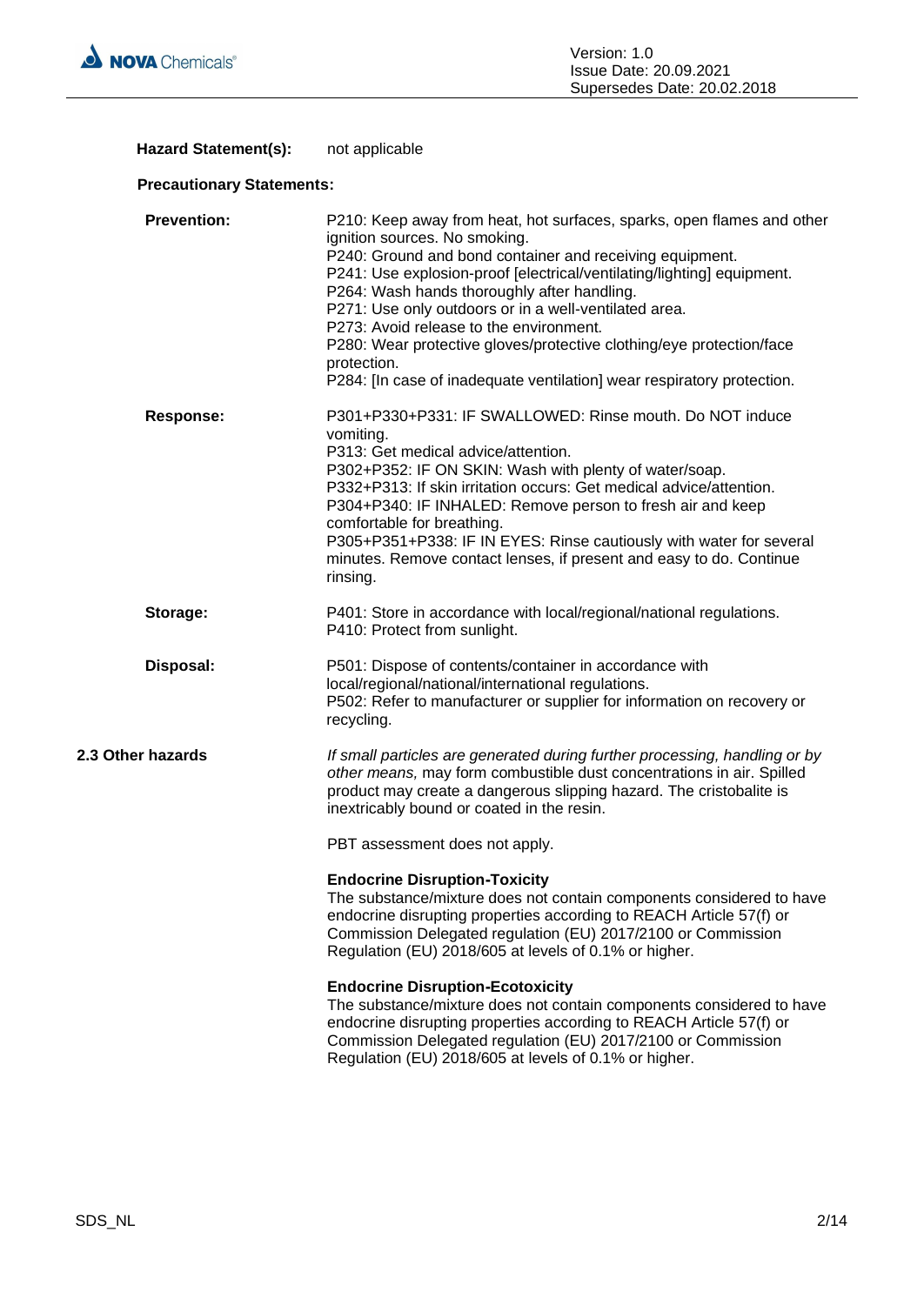# **SECTION 3: Composition/information on ingredients**

#### **3.2 Mixtures**

| Chemical name Concentration CAS-No. |                 |            | EC No.     | <b>REACH</b><br><b>Registration</b><br>INo. | <b>IM-Factor:</b>       | <b>Notes</b> |
|-------------------------------------|-----------------|------------|------------|---------------------------------------------|-------------------------|--------------|
| Cristobalite                        | $ 0.1 - 0.3\% $ | 14464-46-1 | 1238-455-4 | l**In<br><i>compliance</i>                  | INo data<br>lavailable. | #            |

\* All concentrations are percent by weight.

# This substance has workplace exposure limit(s).

## This substance is listed as SVHC.

#### **Classification**

| <b>Chemical name</b> | <b>Classification</b>                                                                                                                                                                                                                                                                             | <b>Notes</b> |
|----------------------|---------------------------------------------------------------------------------------------------------------------------------------------------------------------------------------------------------------------------------------------------------------------------------------------------|--------------|
| Cristobalite         | Classification: Skin Irrit.: 2: H315; Eye Irrit.: 2: H319; Carc.: 1A:<br>H350;<br>Supplemental label information: None known.<br>Specific concentration limit: None known.<br>Acute toxicity, oral: None known.<br>Acute toxicity, inhalation: None known.<br>Acute toxicity, dermal: None known. |              |

CLP: Regulation No. 1272/2008.

The full text for all H-statements is displayed in section 16.

Additional Information: \*\* Cristobalite is a component of the additive, Kieselguhr, soda ash fluxcalcined (CAS# 68855-54-9, EC No. 272-489-0) which was registered under REACH by NOVA Chemicals' Only Representative. The cristobalite is inextricably bound or coated in the resin.

## **SECTION 4: First aid measures**

| 4.1 Description of first aid measures<br>Inhalation:                                                                                                                                                                                                                                                                                                                                                                                                                           | IF INHALED: Remove person to fresh air and keep comfortable for<br>breathing. Get medical advice/attention.                                                                          |  |
|--------------------------------------------------------------------------------------------------------------------------------------------------------------------------------------------------------------------------------------------------------------------------------------------------------------------------------------------------------------------------------------------------------------------------------------------------------------------------------|--------------------------------------------------------------------------------------------------------------------------------------------------------------------------------------|--|
| <b>Skin Contact:</b>                                                                                                                                                                                                                                                                                                                                                                                                                                                           | IF ON SKIN: Wash with plenty of water/soap. If skin irritation occurs: Get<br>medical advice/attention.                                                                              |  |
| Eye contact:                                                                                                                                                                                                                                                                                                                                                                                                                                                                   | IF IN EYES: Rinse cautiously with water for several minutes. Remove<br>contact lenses, if present and easy to do. Continue rinsing. Get medical<br>advice/attention.                 |  |
| Ingestion:                                                                                                                                                                                                                                                                                                                                                                                                                                                                     | IF SWALLOWED: Rinse mouth. Do NOT induce vomiting. Get medical<br>advice/attention.                                                                                                  |  |
| 4.2 Most important symptoms<br>and effects, both acute and<br>delayed:                                                                                                                                                                                                                                                                                                                                                                                                         | Thermal burns. Respiratory tract irritation. Mechanical irritation. The<br>cristobalite is inextricably bound or coated in the resin, which minimizes the<br>likelihood of exposure. |  |
| 4.3 Indication of any immediate medical attention and special treatment needed<br>Treatment:<br>After adequate first aid, no further treatment is required unless symptoms<br>reappear. For more detailed medical emergency support information, call<br>+1-800-561-6682 or +1-403-314-8767 (24 hours, NOVA Chemicals<br>Emergency Response). Burns should be treated as thermal burns. Molten<br>resin will come off as healing occurs; therefore, immediate removal from the |                                                                                                                                                                                      |  |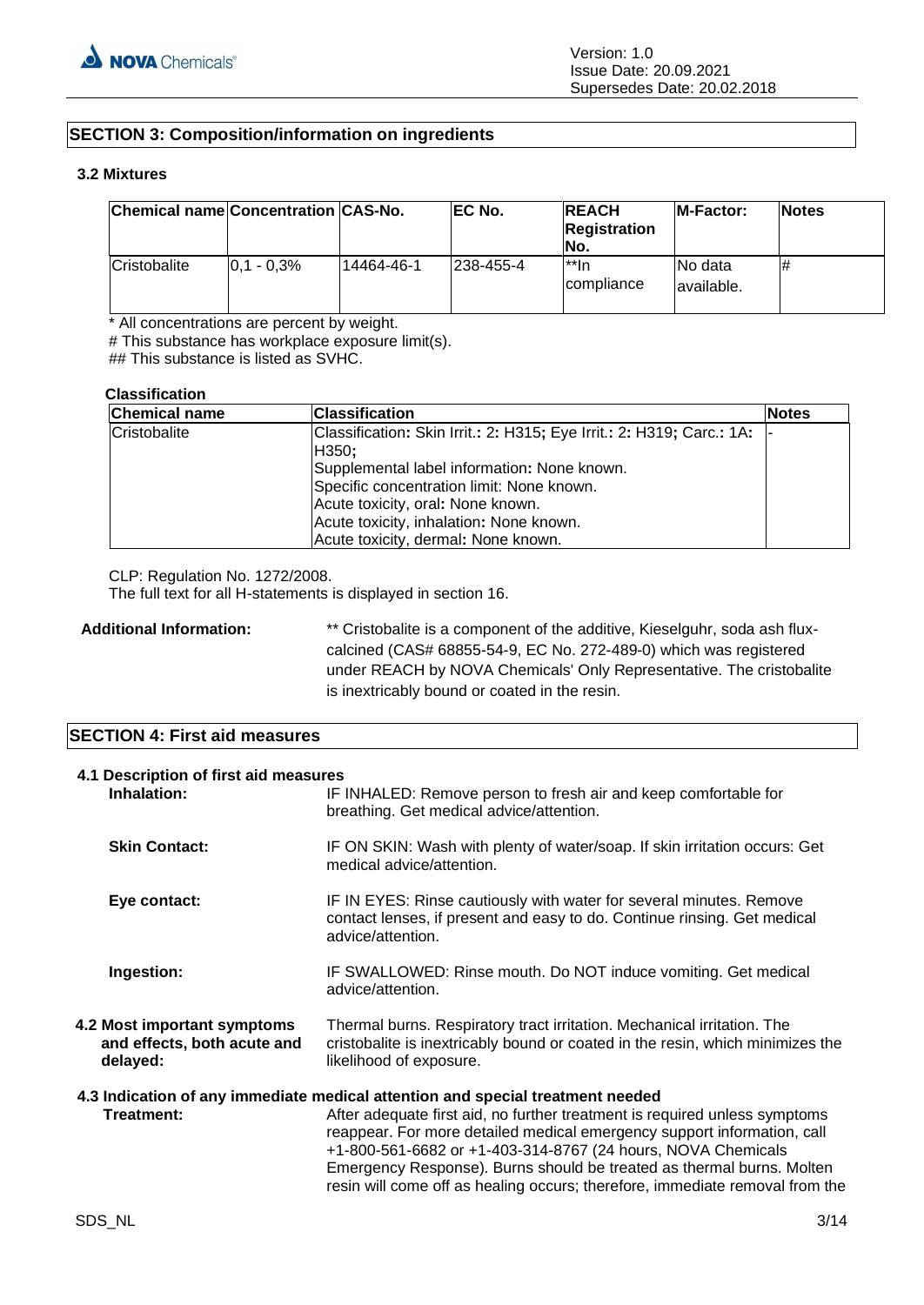skin is not necessary. Treatment should be directed at the control of symptoms and the clinical condition of the patient. No adverse effects due to ingestion are expected. The cristobalite is inextricably bound or coated in the resin, which minimizes the likelihood of exposure.

#### **SECTION 5: Firefighting measures**

| <b>General Fire Hazards:</b>                                               | Solid resins support combustion but do not meet combustible definition.<br>Product will burn at high temperatures but is not considered flammable.<br>Under fire conditions, product will readily burn and emit irritating smoke.<br>Powdered material may form explosive dust-air mixtures.                                                                                                                                                                                                                                                                                                                  |
|----------------------------------------------------------------------------|---------------------------------------------------------------------------------------------------------------------------------------------------------------------------------------------------------------------------------------------------------------------------------------------------------------------------------------------------------------------------------------------------------------------------------------------------------------------------------------------------------------------------------------------------------------------------------------------------------------|
| 5.1 Extinguishing media<br><b>Suitable extinguishing</b><br>media:         | Water fog or water spray. Small fires: Dry chemical, carbon dioxide (CO2)<br>or foam.                                                                                                                                                                                                                                                                                                                                                                                                                                                                                                                         |
| <b>Unsuitable extinguishing</b><br>media:                                  | Avoid water in straight hose stream; will scatter and spread fire.                                                                                                                                                                                                                                                                                                                                                                                                                                                                                                                                            |
| 5.2 Special hazards arising<br>from the substance or<br>mixture:           | Upon heating, polyethylene may emit various oligomers, waxes and<br>oxygenated hydrocarbons as well as carbon dioxide, carbon monoxide and<br>small amounts of other organic vapours (e.g. aldehydes, acrolein).<br>Inhalation of these decomposition products may be hazardous. Powdered<br>material may form explosive dust-air mixtures. Risk of dust-air explosion is<br>increased if flammable vapours are also present. Static discharge: material<br>can accumulate static charges which may cause an incendiary electrical<br>discharge.                                                              |
| 5.3 Advice for firefighters<br><b>Special fire fighting</b><br>procedures: | Keep upwind. Keep unauthorised personnel away. Move containers from<br>fire area if you can do so without risk. Fight fire from maximum distance or<br>use unmanned holders or monitor nozzles. Apply extinguishing media<br>carefully to avoid creating airborne dust. Water may be used to flood the<br>area. Use water spray to cool fire exposed surfaces and to protect<br>personnel. Avoid inhaling any smoke and combustion materials. Remove<br>and isolate contaminated clothing and shoes. Prevent run-off from fire<br>control or dilution from entering streams, sewers or drinking water supply. |
| <b>Special protective</b><br>equipment for firefighters:                   | Firefighters must use standard protective equipment including flame<br>retardant coat, helmet with face shield, gloves, rubber boots, and in<br>enclosed spaces, SCBA.                                                                                                                                                                                                                                                                                                                                                                                                                                        |

# **SECTION 6: Accidental release measures**

| 6.1 Personal precautions,<br>protective equipment and<br>emergency procedures: | Isolate area. Alert stand-by emergency and fire fighting personnel. Dust<br>deposits should not be allowed to accumulate on surfaces, as these may<br>form an explosive mixture if they are released into the atmosphere in<br>sufficient concentration.                                                                                                                                                                                                                                                                                                         |
|--------------------------------------------------------------------------------|------------------------------------------------------------------------------------------------------------------------------------------------------------------------------------------------------------------------------------------------------------------------------------------------------------------------------------------------------------------------------------------------------------------------------------------------------------------------------------------------------------------------------------------------------------------|
| 6.2 Environmental precautions:                                                 | Prevent entry into waterways, sewer, basements or confined areas.                                                                                                                                                                                                                                                                                                                                                                                                                                                                                                |
| 6.3 Methods and material for<br>containment and cleaning<br>up:                | Wear appropriate personal protective equipment. Do not touch or walk<br>through spilled material. In case of leakage, eliminate all ignition sources.<br>Stop leak if safe to do so. Prevent entry into waterways, sewer, basements<br>or confined areas. Spilled product may create a dangerous slipping hazard.<br>Use appropriate tools to put the spilled solid in an appropriate disposal or<br>recovery container. Recover and reclaim or recycle, if practical. Avoid<br>dispersal of dust in the air (i.e., clearing dust surfaces with compressed air). |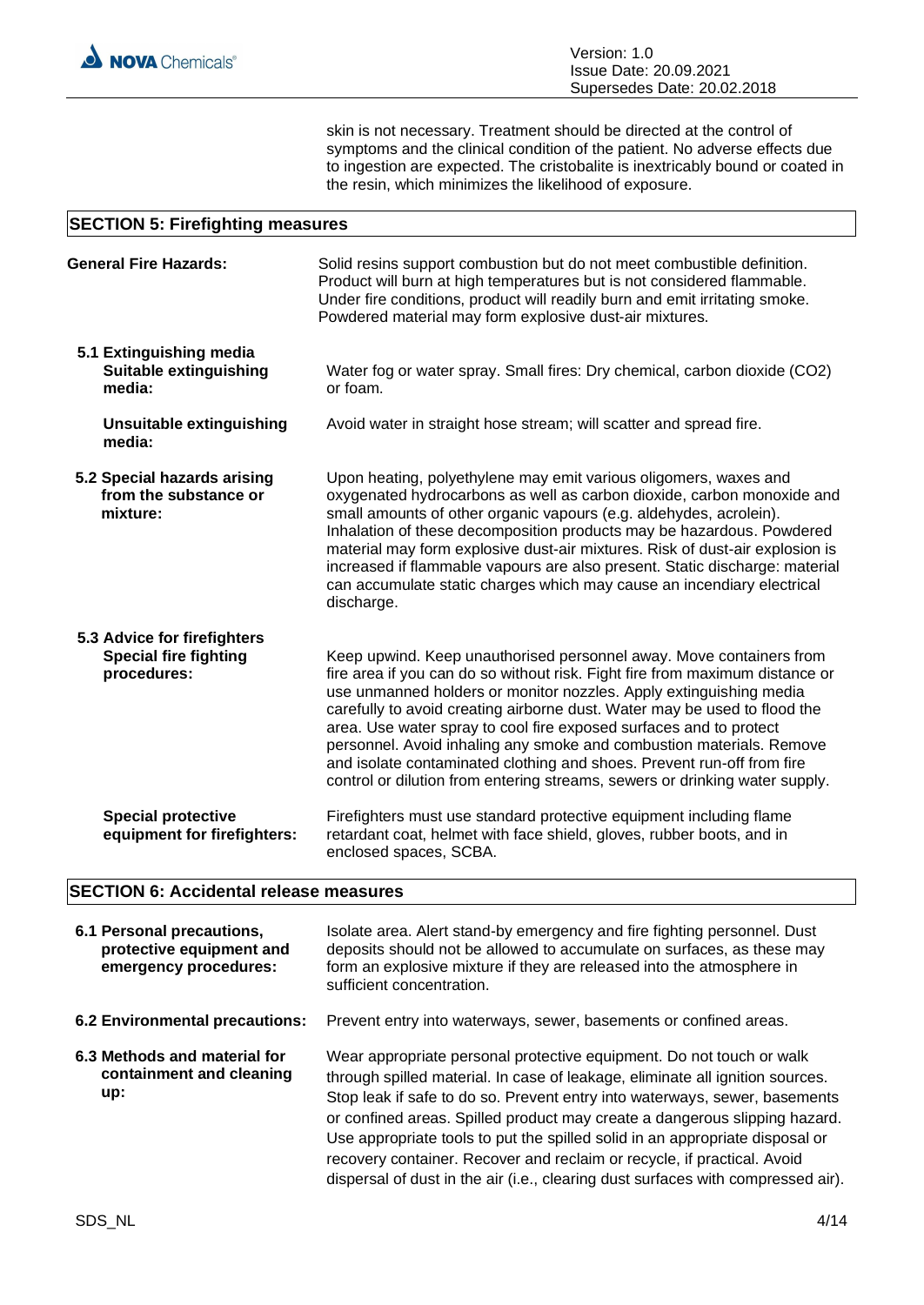

| Version: 1.0                |
|-----------------------------|
| Issue Date: 20.09.2021      |
| Supersedes Date: 20.02.2018 |

| 6.4 Reference to other           | See Section 8 for recommended Personal Protective Equipment and see |  |  |
|----------------------------------|---------------------------------------------------------------------|--|--|
| sections:                        | Section 13 for waste disposal considerations.                       |  |  |
| SECTION 7: Handling and storage: |                                                                     |  |  |

# **SECTION 7: Handling and storage:**

| 7.1 Precautions for safe<br>handling:                                   | Keep away from uncontrolled heat and incompatible materials. Ground all<br>material handling and transfer equipment. Wash hands thoroughly after<br>handling. Prevent dust accumulation to minimise explosion hazard. For<br>additional information on control of static and minimizing potential dust and<br>fire hazards, refer to NFPA-654, "Standard for the Prevention of Fire and<br>Dust Explosions from the Manufacturing, Processing and Handling of<br>Combustible Particulate Solids, 2013 Edition". Use in a well-ventilated area.<br>Avoid release to the environment. Wear eye protection/protective gloves as<br>needed/wear full face-shield during thermal processing if contact with<br>molten material is possible/wear respirator if dusty. Spilled product may<br>create a dangerous slipping hazard.                                 |
|-------------------------------------------------------------------------|------------------------------------------------------------------------------------------------------------------------------------------------------------------------------------------------------------------------------------------------------------------------------------------------------------------------------------------------------------------------------------------------------------------------------------------------------------------------------------------------------------------------------------------------------------------------------------------------------------------------------------------------------------------------------------------------------------------------------------------------------------------------------------------------------------------------------------------------------------|
| 7.2 Conditions for safe storage,<br>including any<br>incompatibilities: | Store in accordance with all current regulations and standards. Storage<br>area should be clearly identified, well-illuminated and clear of obstruction.<br>Store in closed, grounded and properly designed vessels. Keep away from<br>uncontrolled heat and incompatible materials. Protect from sunlight.<br>Outdoor storage of product in bags requires protection from ultra-violet<br>sunlight by use of a UV stabilized bag or alternate means. Avoid<br>accumulation of dust by frequent cleaning and suitable construction of<br>storage and handling areas. Keep shovels and vacuum systems readily<br>available for cleanup of loose material. DO NOT enter filled bulk containers<br>and attempt to walk over product, due to risk of slipping and possible<br>suffocation. Use a fall arrest system when working near open bulk<br>containers. |
| 7.3 Specific end use(s):                                                | Thermoplastic resin extruded into film, sheet or moulded into containers<br>and other shapes.                                                                                                                                                                                                                                                                                                                                                                                                                                                                                                                                                                                                                                                                                                                                                              |

# **SECTION 8: Exposure controls/personal protection**

#### **8.1 Control parameters Occupational Exposure Limits**

During dusty conditions ACGIH recommends for Particles (insoluble or poorly soluble) not otherwise specified a TWA of 10 mg/m3 (inhalable particles), 3 mg/m3 TWA (respirable particles).

The cristobalite is inextricably bound or coated in the resin, which minimizes the likelihood of exposure.

| <b>Chemical name</b>            | $T$ vpe | <b>Exposure Limit Values</b> | <b>Source</b>                         |
|---------------------------------|---------|------------------------------|---------------------------------------|
| Cristobalite - Respirable dust. | TGG     | $0.075$ ma/m3                | Netherlands. OELs (binding) (12 2019) |

#### **8.2 Exposure controls**

**Controls:**

**Appropriate Engineering**  Engineering methods to reduce hazardous exposure are preferred controls. Methods include mechanical ventilation (dilution and local exhaust) process or personal enclosure, remote and automated operation, control of process conditions, leak detection and repair systems, and other process modifications. Ensure all exhaust ventilation systems are discharged to outdoors, away from air intakes and ignition sources. Supply sufficient replacement air to make up for air removed by exhaust systems. Administrative (procedure) controls and use of personal protective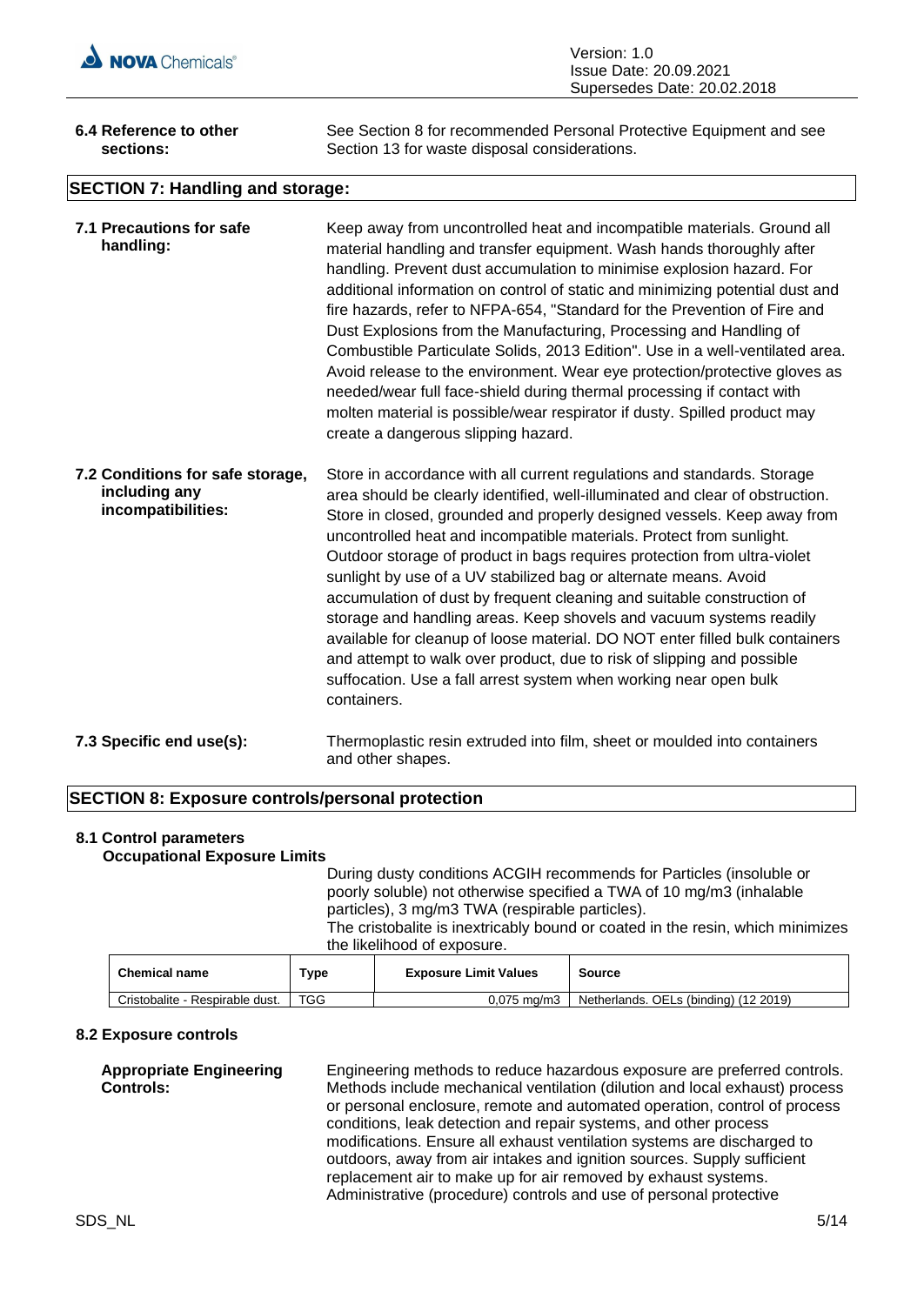

equipment may also be required. It is recommended that all dust control equipment such as local exhaust ventilation and material transport systems involved in handling of this product contain explosion relief vents or an explosion suppression system or an oxygen-deficient environment. Use only appropriately classified electrical equipment and powered industrial trucks.

#### **Individual protection measures, such as personal protective equipment**

| <b>General information:</b>                       | Personal protective equipment (PPE) should not be considered a long-term<br>solution to exposure control. Employer programs to properly select, fit,<br>maintain and train employees to use equipment must accompany PPE.<br>Consult a competent industrial hygiene resource, the PPE manufacturer's<br>recommendation, and/or applicable regulations to determine hazard<br>potential and ensure adequate protection. |
|---------------------------------------------------|------------------------------------------------------------------------------------------------------------------------------------------------------------------------------------------------------------------------------------------------------------------------------------------------------------------------------------------------------------------------------------------------------------------------|
| <b>Eye/face protection:</b>                       | Safety glasses. Wear a face shield when working with molten material.                                                                                                                                                                                                                                                                                                                                                  |
| <b>Skin protection</b><br><b>Hand Protection:</b> | Wear gloves to protect against thermal burns.                                                                                                                                                                                                                                                                                                                                                                          |
| Other:                                            | Wear appropriate clothing to prevent any possibility of skin contact. Wear<br>work clothes with long sleeves and pants. Safety footwear with good<br>traction is recommended to help prevent slipping. Static Dissipative (SD)<br>rated footwear is also recommended.                                                                                                                                                  |
| <b>Respiratory Protection:</b>                    | Appropriate approved air-purifying respirator that meets the requirements of<br>the European Standard for Respiratory Protection (EN 149) or self-<br>contained breathing apparatus should be used. Air supplied breathing<br>apparatus must be used when oxygen concentrations are low or if airborne<br>concentrations exceed the limits of the air-purifying respirators.                                           |
| <b>Hygiene measures:</b>                          | Use effective control measures and PPE to maintain worker exposure to<br>concentrations that are below these limits. Ensure that eyewash stations<br>and safety showers are in close proximity to work locations.                                                                                                                                                                                                      |
| <b>Environmental Controls:</b>                    | Follow all applicable environmental protection legislation.                                                                                                                                                                                                                                                                                                                                                            |

## **SECTION 9: Physical and chemical properties**

#### **9.1 Information on basic physical and chemical properties Appearance**

| <b>Physical state:</b>                                                        | solid                                                                                                |      |
|-------------------------------------------------------------------------------|------------------------------------------------------------------------------------------------------|------|
| Form:                                                                         | Pellets or Granular powder                                                                           |      |
| Colour:                                                                       | white / colourless / translucent                                                                     |      |
| Odour:                                                                        | Minimal, Mild                                                                                        |      |
| <b>Odour Threshold:</b>                                                       | No data available.                                                                                   |      |
| <b>Melting point/freezing point:</b>                                          | 105 - 125 °C (221 - 257 °F) (Melting Point) 80 - 105 °C<br>$(176 - 221 \degree F)$ (Softening point) |      |
| Initial boiling point and boiling range:                                      | not applicable                                                                                       |      |
| <b>Flammability:</b><br>Upper/lower limit on flammability or explosive limits | May form combustible dust concentrations in air.                                                     |      |
| Flammability limit - upper (%):                                               | not applicable                                                                                       |      |
| Flammability limit - lower(%):                                                | not applicable                                                                                       |      |
| <b>Flash Point:</b>                                                           | not applicable                                                                                       |      |
| Auto-ignition temperature:                                                    | 330 - 410 °C (626 - 770 °F)                                                                          |      |
| <b>Decomposition temperature:</b>                                             | $>$ 300 °C ( $>$ 572 °F)                                                                             |      |
| SDS_NL                                                                        |                                                                                                      | 6/14 |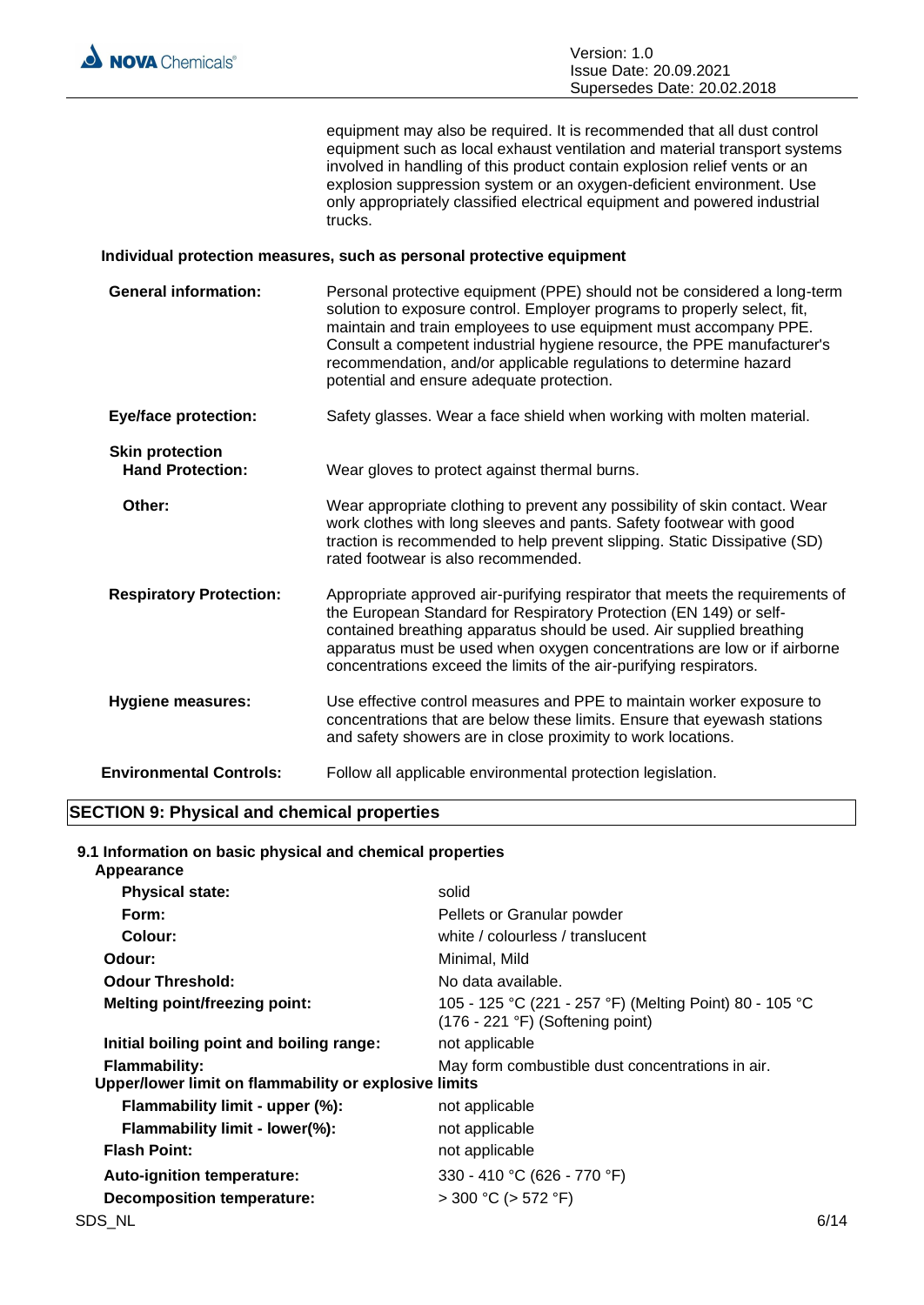

| pH:                                                |                | not applicable     |
|----------------------------------------------------|----------------|--------------------|
| <b>Viscosity</b>                                   |                |                    |
| Kinematic viscosity:                               |                | not applicable     |
| Solubility(ies)                                    |                |                    |
| <b>Solubility in water:</b>                        |                | Insoluble in water |
| Solubility (other):                                |                | No data available. |
| Partition coefficient (n-octanol/water):           |                | not applicable     |
| Vapour pressure:                                   |                | not applicable     |
| <b>Relative density:</b>                           |                | $0,910 - 0,940$    |
| Density:                                           |                | 910 - 940 kg/m3    |
| <b>Relative vapour density:</b>                    |                | not applicable     |
| Vapour density:<br><b>Particle characteristics</b> |                | not applicable     |
| <b>Particle Size:</b>                              |                | $0,1 - 5$ MM       |
| 9.2 Other information                              |                |                    |
| <b>Oxidising Properties:</b>                       | not applicable |                    |
| <b>Evaporation Rate:</b>                           | not applicable |                    |

# **SECTION 10: Stability and reactivity**

| 10.1 Reactivity:                            | Contact with incompatible materials. Sources of ignition. Exposure to heat.                                                                                                                                                                                                                                                  |
|---------------------------------------------|------------------------------------------------------------------------------------------------------------------------------------------------------------------------------------------------------------------------------------------------------------------------------------------------------------------------------|
| 10.2 Chemical stability:                    | Material is stable under normal conditions.                                                                                                                                                                                                                                                                                  |
| 10.3 Possibility of hazardous<br>reactions: | Hazardous polymerization not likely to occur.                                                                                                                                                                                                                                                                                |
| 10.4 Conditions to avoid:                   | Avoid exposing to heat and contact with strong oxidising substances. Avoid<br>processing material over 300 °C (572 °F).                                                                                                                                                                                                      |
| 10.5 Incompatible Materials:                | Strong oxidising agents. Organic solvents, ether, gasoline, lubricating oils,<br>chlorinated hydrocarbons and aromatic hydrocarbons may react with and<br>degrade polyethylene. Powdered material may form explosive dust-air<br>mixtures. Risk of dust-air explosion is increased if flammable vapours are<br>also present. |
| 10.6 Hazardous decomposition<br>products:   | Upon decomposition, polyethylene may emit various oligomers, waxes and<br>oxygenated hydrocarbons as well as carbon dioxide, carbon monoxide and<br>small amounts of other organic vapours (e.g. aldehydes, acrolein).<br>Inhalation of these decomposition products may be hazardous.                                       |

# **SECTION 11: Toxicological information**

# **Information on likely routes of exposure**

| Inhalation:          | During processing, thermal fumes and inhalation of fine particles may<br>cause respiratory irritation. The cristobalite is inextricably bound or coated<br>in the resin, which minimizes the likelihood of exposure.                             |
|----------------------|--------------------------------------------------------------------------------------------------------------------------------------------------------------------------------------------------------------------------------------------------|
| <b>Skin Contact:</b> | During processing, contact with powder or fines may cause mechanical<br>irritation. Molten material will produce thermal burns. The cristobalite is<br>inextricably bound or coated in the resin, which minimizes the likelihood of<br>exposure. |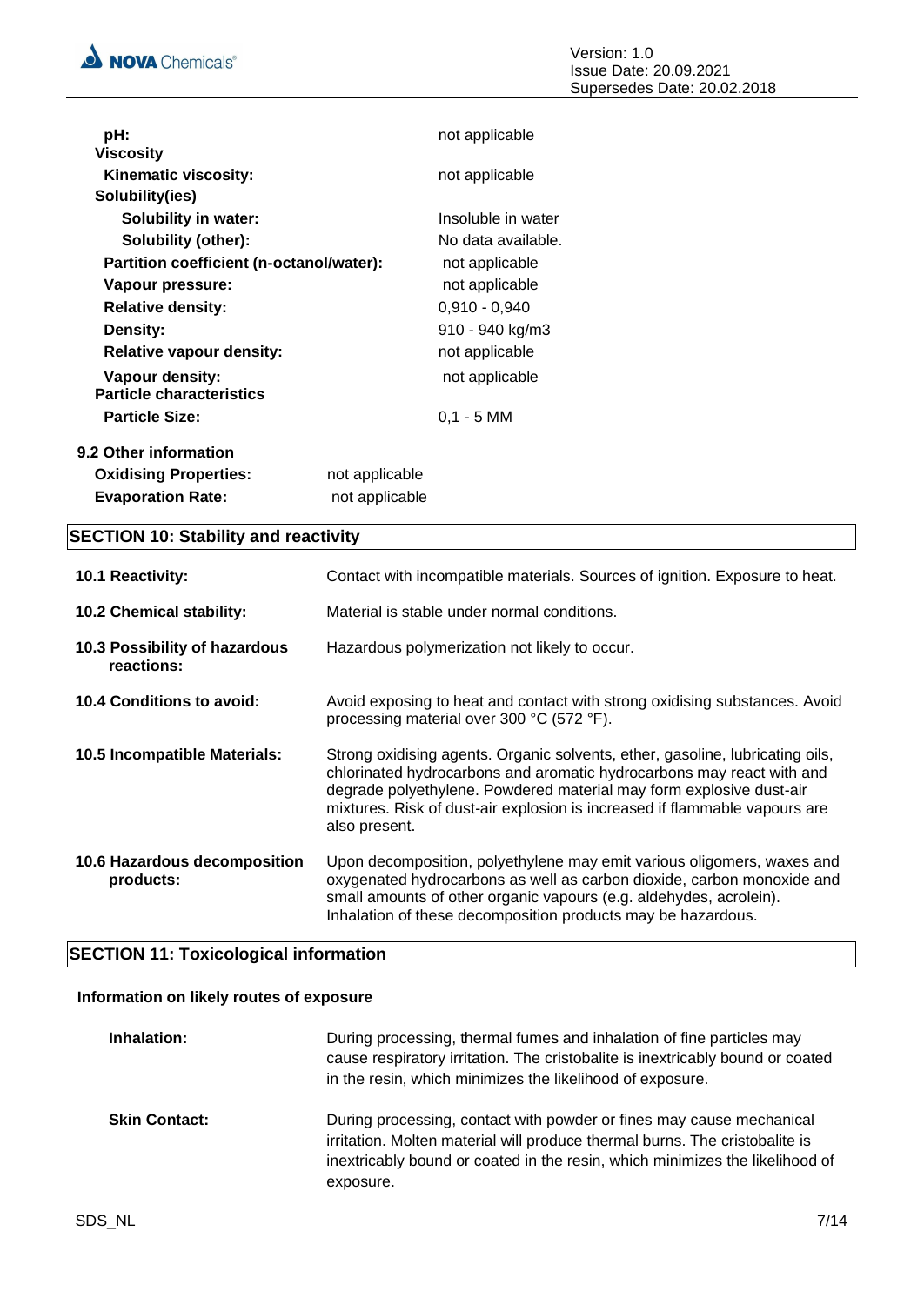

| Eye contact:                                         | During processing, contact with powder or fines may cause mechanical<br>irritation. Molten material will produce thermal burns. The cristobalite is<br>inextricably bound or coated in the resin, which minimizes the likelihood of<br>exposure. |
|------------------------------------------------------|--------------------------------------------------------------------------------------------------------------------------------------------------------------------------------------------------------------------------------------------------|
| Ingestion:                                           | Ingestion of this product is not a likely route of exposure.                                                                                                                                                                                     |
|                                                      | Symptoms related to the physical, chemical and toxicological characteristics                                                                                                                                                                     |
| Inhalation:                                          | Respiratory irritation.                                                                                                                                                                                                                          |
| <b>Skin Contact:</b>                                 | Mechanical irritation. Thermal burns. Negligible irritation of the skin based<br>on chemical structure (polymer).                                                                                                                                |
| Eye contact:                                         | Mechanical irritation. Thermal burns. May cause mild, short-lasting<br>discomfort to eyes.                                                                                                                                                       |
| Ingestion:                                           | No adverse effects due to ingestion are expected.                                                                                                                                                                                                |
| 11.1 Information on toxicological effects            |                                                                                                                                                                                                                                                  |
| <b>Acute toxicity</b>                                |                                                                                                                                                                                                                                                  |
| Oral<br><b>Product:</b>                              | LD $50:$ > 5.000 mg/kg (estimated)                                                                                                                                                                                                               |
| Dermal<br><b>Product:</b>                            | Not classified for acute toxicity based on available data.                                                                                                                                                                                       |
| <b>Inhalation</b><br>Product:                        | Not classified for acute toxicity based on available data.                                                                                                                                                                                       |
| <b>Repeated dose toxicity</b><br><b>Product:</b>     | No data available.                                                                                                                                                                                                                               |
| <b>Skin Corrosion/Irritation</b><br><b>Product:</b>  | No data available.                                                                                                                                                                                                                               |
| <b>Components:</b><br>Cristobalite                   | Irritating. May cause abrasion to skin. The cristobalite is inextricably bound<br>or coated in the resin, which minimizes the likelihood of exposure.                                                                                            |
| <b>Serious Eye Damage/Eye Irritation</b><br>Product: | No data available.                                                                                                                                                                                                                               |
| <b>Components:</b><br>Cristobalite                   | Irritating. May cause abrasion to cornea. The cristobalite is inextricably<br>bound or coated in the resin, which minimizes the likelihood of exposure.                                                                                          |
| <b>Respiratory or Skin Sensitisation</b><br>Product: | No data available.                                                                                                                                                                                                                               |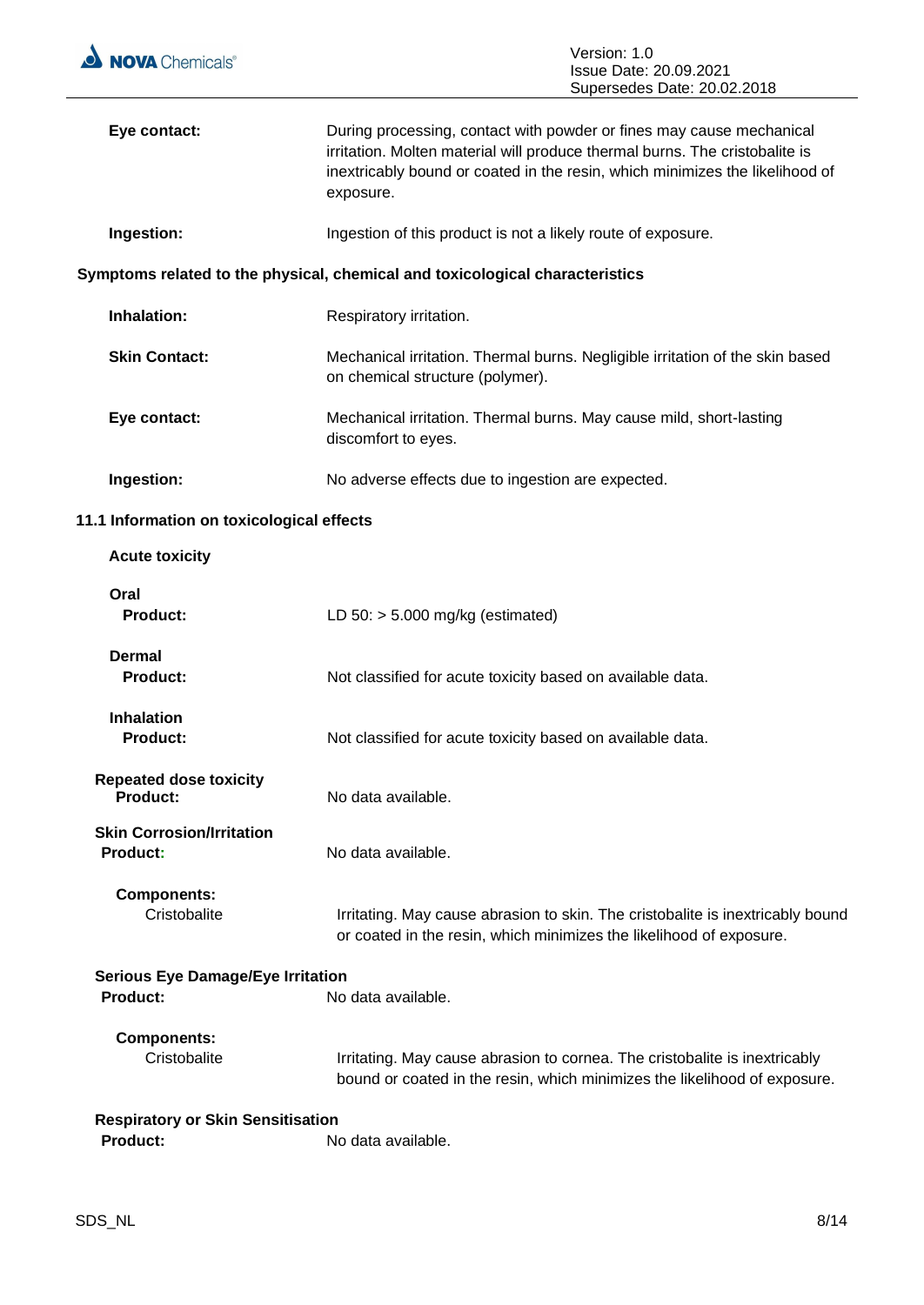

# **Germ Cell Mutagenicity**

| In vitro<br><b>Product:</b>                                           | There are no known or reported genetic effects.                                                                                                                                                                                                                                                                                                                                       |
|-----------------------------------------------------------------------|---------------------------------------------------------------------------------------------------------------------------------------------------------------------------------------------------------------------------------------------------------------------------------------------------------------------------------------------------------------------------------------|
| In vivo<br><b>Product:</b>                                            | There are no known or reported genetic effects.                                                                                                                                                                                                                                                                                                                                       |
| Carcinogenicity<br><b>Product:</b>                                    | Not classified                                                                                                                                                                                                                                                                                                                                                                        |
| <b>Reproductive toxicity</b><br><b>Product:</b>                       | There are no known or reported reproductive effects.                                                                                                                                                                                                                                                                                                                                  |
| <b>Specific Target Organ Toxicity - Single Exposure</b><br>Product:   | No data available.                                                                                                                                                                                                                                                                                                                                                                    |
| <b>Specific Target Organ Toxicity - Repeated Exposure</b><br>Product: | No data available.                                                                                                                                                                                                                                                                                                                                                                    |
| <b>Components:</b><br>Cristobalite                                    | Lungs, Respiratory system - The cristobalite is inextricably bound or coated<br>in the resin, which minimizes the likelihood of exposure.                                                                                                                                                                                                                                             |
| <b>Aspiration Hazard</b><br><b>Product:</b>                           | Not classified.                                                                                                                                                                                                                                                                                                                                                                       |
| 11.2 Information on health hazards                                    |                                                                                                                                                                                                                                                                                                                                                                                       |
| <b>Endocrine Disruption</b><br>Product:                               | The substance/mixture does not contain components considered to have<br>endocrine disrupting properties according to REACH Article 57(f) or<br>Commission Delegated regulation (EU) 2017/2100 or Commission<br>Regulation (EU) 2018/605 at levels of 0.1% or higher.                                                                                                                  |
| <b>Other hazards</b><br><b>Product:</b>                               | No data available.                                                                                                                                                                                                                                                                                                                                                                    |
| <b>SECTION 12: Ecological information</b>                             |                                                                                                                                                                                                                                                                                                                                                                                       |
| <b>General information:</b>                                           | NOVAPOL <sup>®</sup> resins are expected to be inert in the environment. They float<br>on water and are not biodegradable. They are not expected to<br>bioconcentrate (accumulate in the food chain) due to their high molecular<br>weight. NOVAPOL® pellets are not expected to be toxic if ingested but may<br>represent a choking hazard if ingested by waterfowl or aquatic life. |
| 12.1 Toxicity                                                         |                                                                                                                                                                                                                                                                                                                                                                                       |
| <b>Acute toxicity</b>                                                 |                                                                                                                                                                                                                                                                                                                                                                                       |
| <b>Fish</b><br><b>Product:</b>                                        | LC 50 (96 h): $> 100$ mg/l                                                                                                                                                                                                                                                                                                                                                            |
| <b>Aquatic Invertebrates</b><br><b>Product:</b>                       | EC 50 (Daphnia magna, 48 h): > 100 mg/l                                                                                                                                                                                                                                                                                                                                               |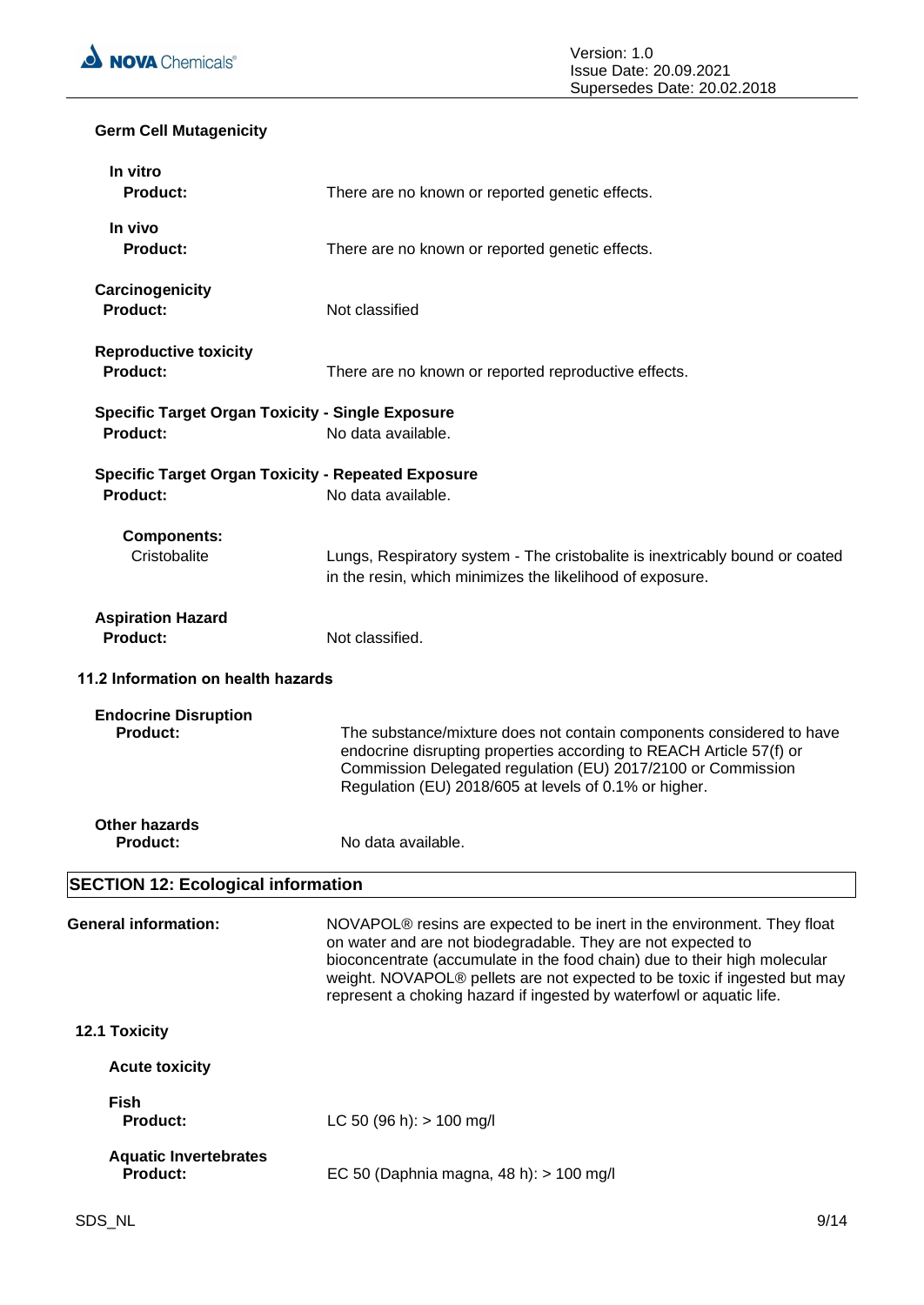| <b>Toxicity to aquatic plants</b><br>Product:                          | EC 50 (72 h): $> 100$ mg/l                                                                                                                                                                                                                                                                                                                                                       |
|------------------------------------------------------------------------|----------------------------------------------------------------------------------------------------------------------------------------------------------------------------------------------------------------------------------------------------------------------------------------------------------------------------------------------------------------------------------|
| <b>Chronic toxicity</b>                                                |                                                                                                                                                                                                                                                                                                                                                                                  |
| <b>Fish</b><br>Product:                                                | $NOEC :$ > 100 mg/l                                                                                                                                                                                                                                                                                                                                                              |
| <b>Aquatic Invertebrates</b><br>Product:                               | $NOEC :$ > 100 mg/l                                                                                                                                                                                                                                                                                                                                                              |
| <b>Toxicity to aquatic plants</b><br>Product:                          | $NOEC : > 100$ mg/l                                                                                                                                                                                                                                                                                                                                                              |
| 12.2 Persistence and degradability                                     |                                                                                                                                                                                                                                                                                                                                                                                  |
| <b>Biodegradation</b><br>Product:                                      | Not readily degradable. Under optimal oxidation conditions, >99% of<br>polyethylene will remain intact after exposure to microbial actions. Product<br>will slowly change (embrittle) in the presence of sunlight, but will not fully<br>breakdown. Product buried in landfill has been found to be stable over time.<br>No toxic degradation products are known to be produced. |
| <b>BOD/COD Ratio</b><br><b>Product</b>                                 | No data available.                                                                                                                                                                                                                                                                                                                                                               |
| 12.3 Bioaccumulative potential<br><b>Bioconcentration Factor (BCF)</b> |                                                                                                                                                                                                                                                                                                                                                                                  |
| Product:                                                               | Pellets may accumulate in the digestive systems of birds and aquatic life,<br>causing injury and possible death due to starvation.                                                                                                                                                                                                                                               |
| Partition Coefficient n-octanol / water (log Kow)<br><b>Product:</b>   | not applicable                                                                                                                                                                                                                                                                                                                                                                   |
| 12.4 Mobility in soil:                                                 | Biologically persistent. This product has not been found to migrate through<br>soils.                                                                                                                                                                                                                                                                                            |
| 12.5 Results of PBT and vPvB assessment:<br><b>Product</b>             | PBT assessment does not apply.                                                                                                                                                                                                                                                                                                                                                   |
| 12.6 Endocrine Disruption:<br><b>Product:</b>                          | The substance/mixture does not contain components considered to have<br>endocrine disrupting properties according to REACH Article 57(f) or<br>Commission Delegated regulation (EU) 2017/2100 or Commission<br>Regulation (EU) 2018/605 at levels of 0.1% or higher.                                                                                                             |
| 12.7 Other adverse effects:                                            | Pellets are persistent in aquatic and terrestrial systems.                                                                                                                                                                                                                                                                                                                       |
| <b>SECTION 13: Disposal considerations</b>                             |                                                                                                                                                                                                                                                                                                                                                                                  |

# **13.1 Waste treatment methods**

| Disposal methods: | Dispose of contents/container to an appropriate treatment and disposal<br>facility in accordance with applicable laws and regulations, and product |
|-------------------|----------------------------------------------------------------------------------------------------------------------------------------------------|
|                   | characteristics at time of disposal. Preferred disposal methods for<br>polyethylene in order of preference are: 1) clean and reuse if possible, 2) |
|                   | recover and resell through plastic recyclers or resin brokers, 3) incinerate                                                                       |
|                   | with waste heat recovery and 4) landfill. DO NOT ATTEMPT TO DISPOSE                                                                                |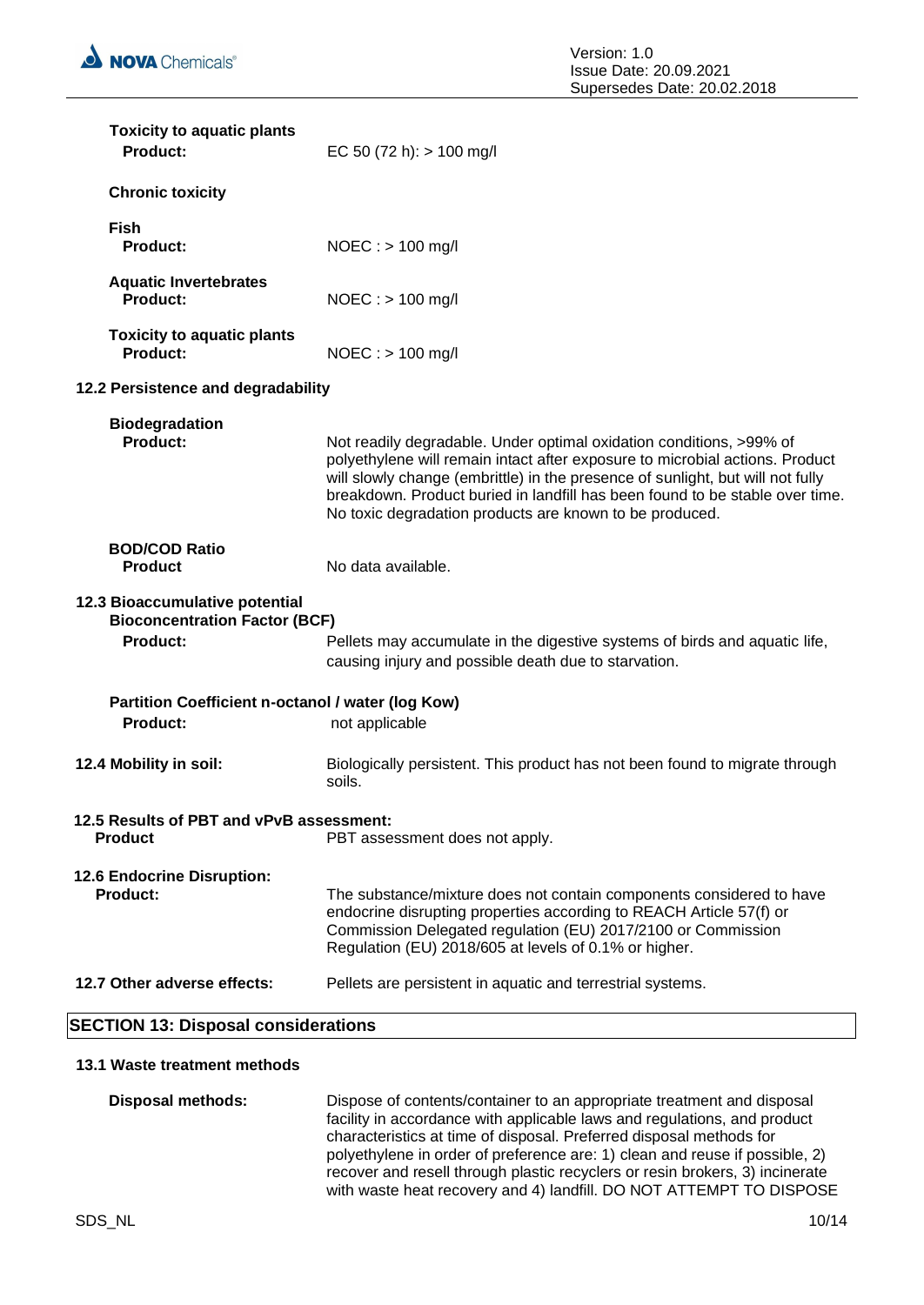

OF BY UNCONTROLLED INCINERATION. Open burning of plastics at landfills should not be undertaken.

| <b>Contaminated Packaging:</b> | Check regional, national and local environmental regulations prior to<br>disposal. |
|--------------------------------|------------------------------------------------------------------------------------|
|--------------------------------|------------------------------------------------------------------------------------|

#### **SECTION 14: Transport information**

#### **ADR**

Not regulated.

#### **IMDG**

Not regulated.

#### **IATA**

Not regulated.

**14.7 Transport in bulk according to Annex II of MARPOL and the IBC Code**: not applicable

#### **SECTION 15: Regulatory information**

**15.1 Safety, health and environmental regulations/legislation specific for the substance or mixture:**

**EU Regulations**

**Regulation 1005/2009/EC on substances that deplete the ozone layer, Annex I, Controlled Substances:** none

**Regulation 1005/2009/EC on substances that deplete the ozone layer, Annex II, New Substances:**  none

**EU. Reach Annex XIV, Substances Subject to Authorization:** none

**Regulation (EU) 2019/1021 On persistent organic pollutants (recast), as amended:** none

**EU. Directive 2010/75/EU on Industrial Emissions (IPPC), Annex II, L 334/17:** none

**Regulation (EU) No. 649/2012 concerning the export and import of dangerous chemicals, Annex I, Part 1 as amended:** none

**Regulation (EU) No. 649/2012 concerning the export and import of dangerous chemicals, Annex I, Part 2 as amended:** none

**Regulation (EU) No. 649/2012 concerning the export and import of dangerous chemicals, Annex I, Part 3 as amended:** none

**Regulation (EU) No. 649/2012 concerning the export and import of dangerous chemicals, Annex V as amended:** none

**EU. REACH Candidate List of Substances of Very High Concern for Authorization (SVHC):** none

**Regulation (EC) No. 1907/2006 Annex XVII Substances subject to restriction on marketing and use:**  none

**Directive 2004/37/EC on the protection of workers from the risks related to exposure to carcinogens and mutagens at work.:** none

**Directive 92/85/EEC: on the safety and health of pregnant workers and workers who have recently given birth or are breast feeding.:** none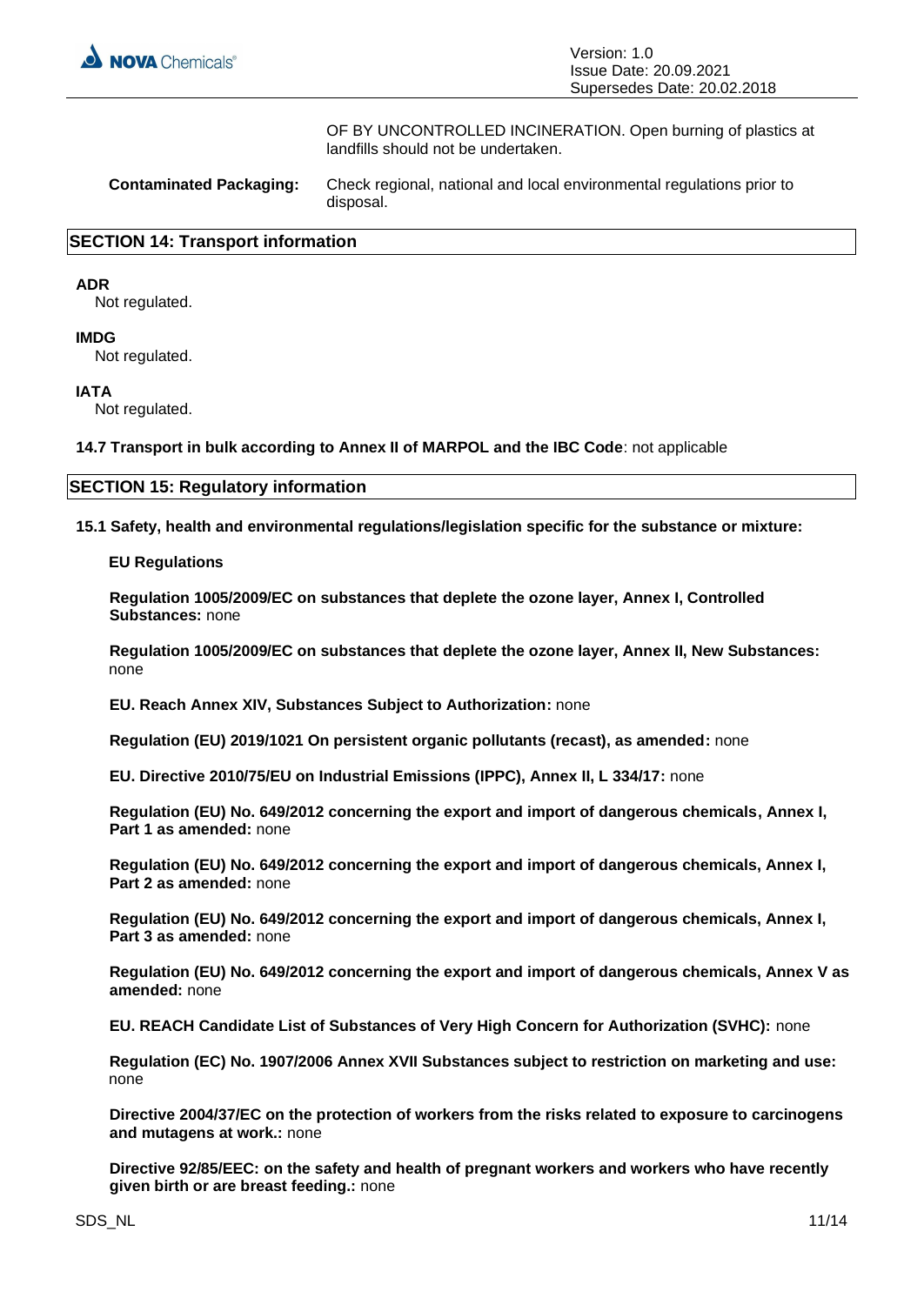

**EU. Directive 2012/18/EU (SEVESO III) on major accident hazards involving dangerous substances, as amended.:** not applicable

**EU. Regulation No. 166/2006 PRTR (Pollutant Release and Transfer Registry), Annex II: Pollutants:**  none

**Directive 98/24/EC on the protection of workers from the risks related to chemical agents at work:**  none

**15.2 Chemical safety assessment:** Not required. This product complies with the registration requirements of the REACH Regulation (EC) No 1907/2006. The component substances have been duly registered or are exempt from registration. This covers those EU importers included in NOVA Chemicals' Only Representative scheme.

| <b>SECTION 16: Other information</b>                                    |                                                                                                                                                                                                                                                                                                                                                                                                                                                                                                                                                                                                                                                                              |  |
|-------------------------------------------------------------------------|------------------------------------------------------------------------------------------------------------------------------------------------------------------------------------------------------------------------------------------------------------------------------------------------------------------------------------------------------------------------------------------------------------------------------------------------------------------------------------------------------------------------------------------------------------------------------------------------------------------------------------------------------------------------------|--|
| <b>Revision Information:</b>                                            | 20.09.2021: SDS Update                                                                                                                                                                                                                                                                                                                                                                                                                                                                                                                                                                                                                                                       |  |
| <b>References</b><br><b>PBT</b><br>vPvB                                 | PBT: persistent, bioaccumulative and toxic substance.<br>vPvB: very persistent and very bioaccumulative substance.                                                                                                                                                                                                                                                                                                                                                                                                                                                                                                                                                           |  |
| Key literature references and<br>sources for data:                      | Available on request.                                                                                                                                                                                                                                                                                                                                                                                                                                                                                                                                                                                                                                                        |  |
| Wording of the H-statements in sections 2 and 3<br>H315<br>H319<br>H350 | Causes skin irritation.<br>Causes serious eye irritation.<br>May cause cancer.                                                                                                                                                                                                                                                                                                                                                                                                                                                                                                                                                                                               |  |
| <b>Training information:</b>                                            | Suitable information on safety in handling, storage and processing the<br>product should be given to employees based on the existing information.                                                                                                                                                                                                                                                                                                                                                                                                                                                                                                                            |  |
| <b>Other information:</b>                                               | Exposure to the Hazardous Combustion and Decomposition Products as<br>described in the SDS, Sections 5 and 10, may be linked with various acute<br>and chronic health effects. These effects include irritation of eyes and upper<br>respiratory tract primarily from the aldehydes, breathing difficulties, systemic<br>toxicity such as liver, kidney, and central nervous system effects.                                                                                                                                                                                                                                                                                 |  |
|                                                                         | NOVA Chemicals has monitored worker exposures to emissions during<br>commercial-scale processing of polyethylene. Concentrations of hazardous<br>decomposition products were determined to be well below established<br>exposure limits in the workplace. "Quantitation of Employee Exposure to<br>Emission Products Generated By Commercial-Scale Processing of<br>Polyethylene" is available in the Am. Ind. Hyg. Assoc. J. 56:809-814 (1995)<br>and "Quantification of Emission Compounds Generated During Commercial-<br>Scale Processing of Advanced SCLAIRTECH™ Polyethylene" is available in<br>the Journal of Plastic Film & Sheeting Volume 26 Issue 2, April 2010. |  |
|                                                                         | For information on ventilation considerations for the control of volatile air<br>contaminants from polyethylene, please request a copy of NOVA Chemicals'<br>publication, "Ventilation Guidelines for Heat-Processing Polyethylene Resins".                                                                                                                                                                                                                                                                                                                                                                                                                                  |  |
|                                                                         | For additional information on unloading hopper cars containing plastic resins,<br>refer to NOVA Chemicals' publication, "Hopper Car Unloading Guide".                                                                                                                                                                                                                                                                                                                                                                                                                                                                                                                        |  |
| SDS_NL                                                                  | For information on processing properties, selection of NOVAPOL resin<br>grades, refer to the NOVAPOL Product Data Sheets available on our web<br>site, under Products & Applications: http://www.novachemicals.com.<br>12/14                                                                                                                                                                                                                                                                                                                                                                                                                                                 |  |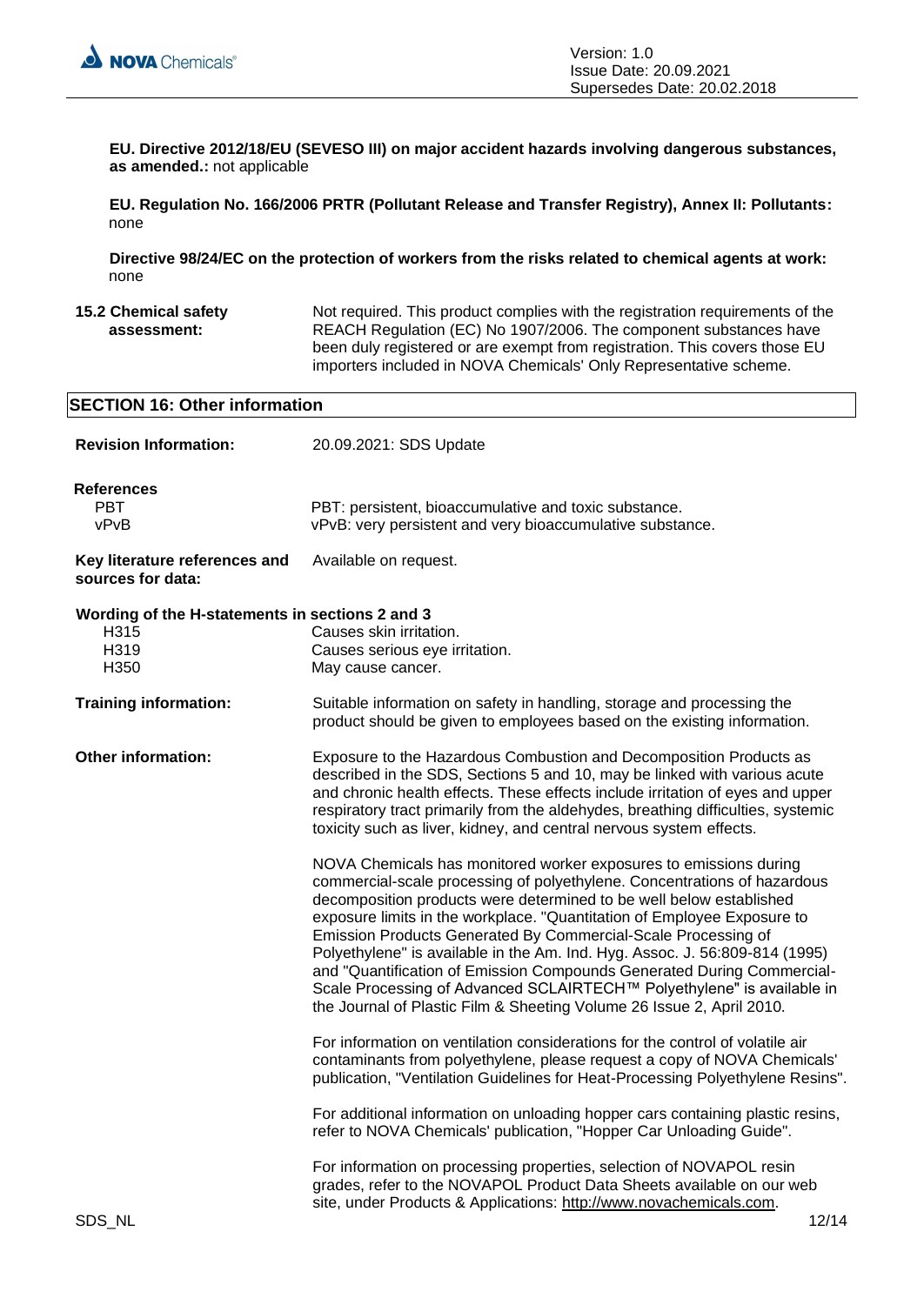|                    | For additional information on preventing pellet loss, refer to published plastic<br>industry publications and resources under 'Operation Clean Sweep'; now<br>downloadable from the web at http://www.opcleansweep.org/.                                                                                                                                                                                                                                                                                                                                                                                                                                                                                                                                                                                                                                                                                                                                                                                                                                                                                                                                                                                                                                                                                                                                                                                                                                                                                                                                                                                                                                                                                                                                                                                                                              |
|--------------------|-------------------------------------------------------------------------------------------------------------------------------------------------------------------------------------------------------------------------------------------------------------------------------------------------------------------------------------------------------------------------------------------------------------------------------------------------------------------------------------------------------------------------------------------------------------------------------------------------------------------------------------------------------------------------------------------------------------------------------------------------------------------------------------------------------------------------------------------------------------------------------------------------------------------------------------------------------------------------------------------------------------------------------------------------------------------------------------------------------------------------------------------------------------------------------------------------------------------------------------------------------------------------------------------------------------------------------------------------------------------------------------------------------------------------------------------------------------------------------------------------------------------------------------------------------------------------------------------------------------------------------------------------------------------------------------------------------------------------------------------------------------------------------------------------------------------------------------------------------|
|                    | Polyethylene fines and dust particles are listed as a Class I combustible dust<br>by the National Fire Protection Association (see NFPA-68, Table F.1 (e)). For<br>additional information on control of static and minimizing potential dust and<br>fire hazards, refer to NFPA-654, "Standard for the Prevention of Fire and Dust<br>Explosions from the Manufacturing, Processing and Handling of Combustible<br>Particulate Solids, 2013 Edition".                                                                                                                                                                                                                                                                                                                                                                                                                                                                                                                                                                                                                                                                                                                                                                                                                                                                                                                                                                                                                                                                                                                                                                                                                                                                                                                                                                                                 |
|                    | Explosivity testing was done on one NOVAPOL® LLDPE, one LDPE and one<br>HDPE resins with Pmax = 4.8-5.7 bar, Kst = 12-17 (bar m/s) and Minimum<br>Ignition Energy (MIE) = 1000-10,000; dust explosion class = St 1; this data<br>was obtained for polyethylene with a final particle size of 100% <250 um and<br>moisture content between 0 and 0.2%. Similar results are expected for the<br>remaining NOVAPOL® polyethylene resin grades.                                                                                                                                                                                                                                                                                                                                                                                                                                                                                                                                                                                                                                                                                                                                                                                                                                                                                                                                                                                                                                                                                                                                                                                                                                                                                                                                                                                                           |
|                    | For NOVAPOL resin grade specific information including food contact<br>compliance statements, please contact your sales representative or refer to<br>NOVA Chemicals' polyethylene Product Data Sheets.                                                                                                                                                                                                                                                                                                                                                                                                                                                                                                                                                                                                                                                                                                                                                                                                                                                                                                                                                                                                                                                                                                                                                                                                                                                                                                                                                                                                                                                                                                                                                                                                                                               |
| Key/Legend:        | ACGIH = American Conference of Governmental Industrial Hygienists; ADR = Transport of<br>Dangerous Goods by Road; ADR/RID = European Agreement of Dangerous Goods by<br>Road/Rail; CAS = Chemical Abstracts Service; DFG = Deutsche Forschungsgemeinschaft; EC50<br>= Effective Concentration 50%; EEC = European Economic Community; EU = European Union;<br>GHS = Globally Harmonized System for the Classification and Labelling of Chemicals; IARC =<br>International Agency for Research on Cancer; IATA = International Air Transport Association;<br>ICAO = International Civil Aviation Organization; IMDG = International Maritime Dangerous<br>Goods; IMO = International Maritime Organization; Kow = Octanol/water partition coefficient;<br>$LC50$ = Lethal Concentration 50%; LD50 = Lethal Dose 50%; LEL = Lower Explosive Limit; LFL<br>= Lower Flammable Limit; LLV = Level Limit Ceiling Limit (Sweden dust); MAK = Maximum<br>Concentration Value in the Workplace; NCEC = National Chemical Emergency Centre; NFPA =<br>National Fire Protection Association; NTP = National Toxicology Program; OEL = Occupational<br>Exposure Limit; PNOC = Particulates Not Otherwise Classified; PPE = Personal Protective<br>Equipment; REACH = Registration, Evaluation, Authorisation and Restriction of Chemical<br>Substances; RID = Transport of Dangerous Goods by Rail; SADT = Self Accelerating<br>Decomposition Temperature; SCBA = Self Contained Breathing Apparatus; SDS = Safety Data<br>Sheet; STEL = Short Term Exposure Limit; TLV = Threshold Limit Value; TWA = Time Weighted<br>Average; UEL = Upper Explosive Limit; UFL = Upper Flammable Limit; VLA-ED = Valor límite<br>Ambiental de Exposición Diaria (Environmental Exposure Daily Limit Value); VME = valeur limite<br>d'exposition (Occupational Exposure Limits) |
| <b>Issue Date:</b> | 20.09.2021                                                                                                                                                                                                                                                                                                                                                                                                                                                                                                                                                                                                                                                                                                                                                                                                                                                                                                                                                                                                                                                                                                                                                                                                                                                                                                                                                                                                                                                                                                                                                                                                                                                                                                                                                                                                                                            |
| <b>SDS No.:</b>    | NOVA-0029B                                                                                                                                                                                                                                                                                                                                                                                                                                                                                                                                                                                                                                                                                                                                                                                                                                                                                                                                                                                                                                                                                                                                                                                                                                                                                                                                                                                                                                                                                                                                                                                                                                                                                                                                                                                                                                            |
| Disclaimer:        | ALTHOUGH THE INFORMATION CONTAINED IN THIS DOCUMENT IS PRESENTED IN<br>GOOD FAITH. BASED ON AVAILABLE INFORMATION BELIEVED TO BE RELIABLE AT THE<br>TIME OF PREPARATION OF THIS DOCUMENT, NOVA CHEMICALS MAKES NO<br>WARRANTIES OR REPRESENTATIONS WITH RESPECT TO THE INFORMATION OR THE<br>PRODUCT/MATERIALS DESCRIBED HEREIN, AND EXPRESSLY DISCLAIMS ALL IMPLIED<br><b>WARRANTIES AND CONDITIONS (INCLUDING ALL WARRANTIES AND CONDITIONS OF</b><br>MERCHANTABILITY OR FITNESS FOR A PARTICULAR PURPOSE). NO FREEDOM FROM<br><b>INFRINGEMENT OF ANY PATENT OWNED BY NOVA CHEMICALS OR OTHERS IS TO BE</b><br>INFERRED. THIS INFORMATION IS SUBJECT TO CHANGE WITHOUT NOTICE. PLEASE<br><b>CONTACT NOVA CHEMICALS FOR THE MOST CURRENT VERSION OF THIS SDS. NOVA</b><br>CHEMICALS DOES NOT ASSUME RESPONSIBILITY FOR SDS OBTAINED FROM THIRD<br><b>PARTY SOURCES.</b>                                                                                                                                                                                                                                                                                                                                                                                                                                                                                                                                                                                                                                                                                                                                                                                                                                                                                                                                                                              |
|                    | UNLESS SPECIFICALLY AGREED OTHERWISE, NOVA CHEMICALS DOES NOT TAKE<br>RESPONSIBILITY FOR USE, TRANSPORTATION, STORAGE, HANDLING OR DISPOSAL<br>OF THE PRODUCT/MATERIALS DESCRIBED HEREIN.                                                                                                                                                                                                                                                                                                                                                                                                                                                                                                                                                                                                                                                                                                                                                                                                                                                                                                                                                                                                                                                                                                                                                                                                                                                                                                                                                                                                                                                                                                                                                                                                                                                             |
|                    |                                                                                                                                                                                                                                                                                                                                                                                                                                                                                                                                                                                                                                                                                                                                                                                                                                                                                                                                                                                                                                                                                                                                                                                                                                                                                                                                                                                                                                                                                                                                                                                                                                                                                                                                                                                                                                                       |